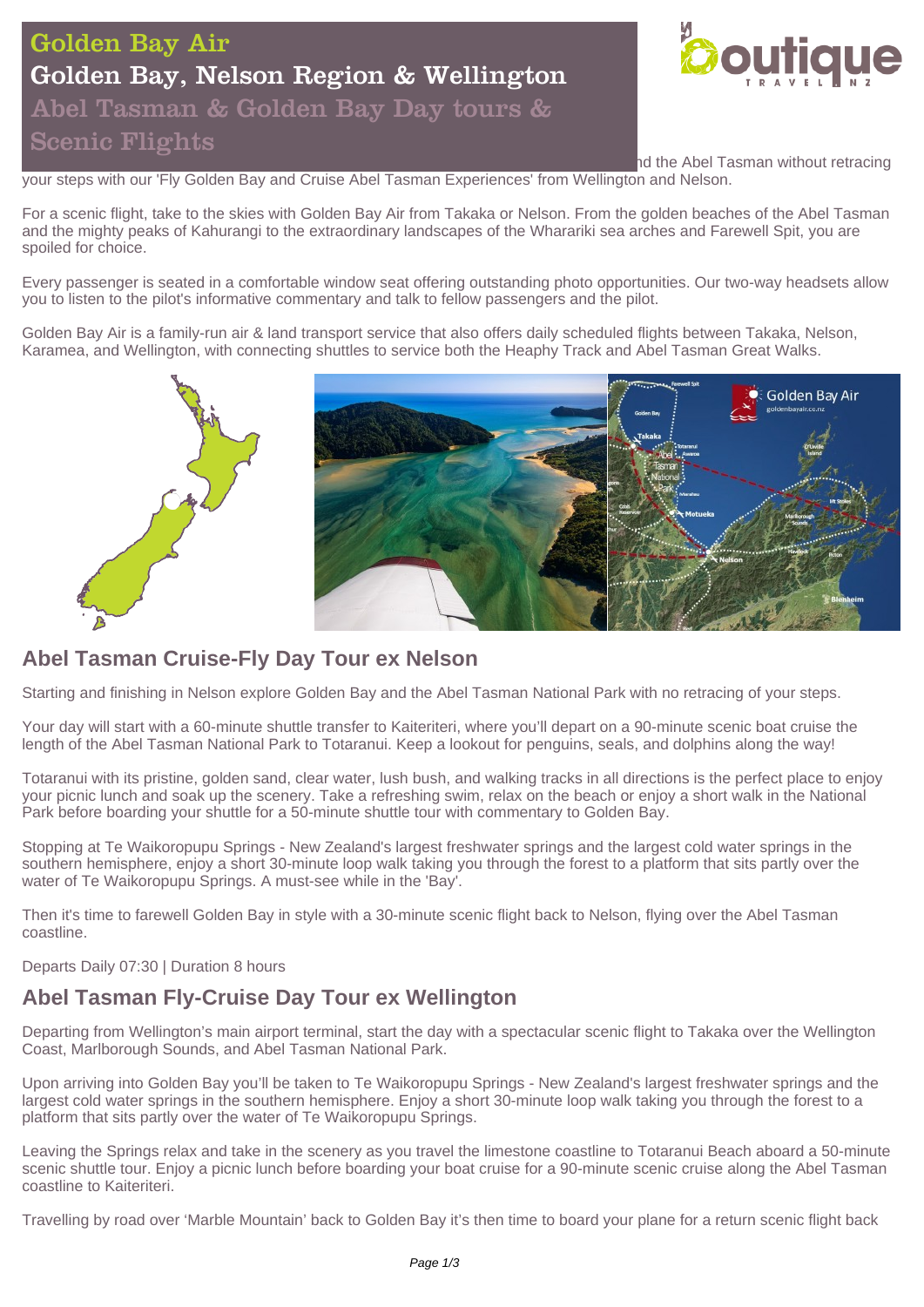

Departs 08:30 | Duration 8.5 hours

### **Scenic Flights**

#### **Golden Bay Highlights ex Takaka**

Follow the Bay's sheltered shoreline westward before crossing to the famous sea arches at Wharariki Beach. Trace the dunes and lakes the length of Farewell Spit to the lighthouse then head to the golden sand beaches and vivid waters of the northern Abel Tasman coastline to Awaroa Bay before heading back to Takaka Airport.

Departs Daily 11:00 | Duration 50 minutes

#### **Abel Tasman scenic flight ex Nelson**

Leave the city behind and cross the orchards and vineyards surrounding Motueka to cross the 'Marble Mountain'—Takaka Hill. Passing over the Canaan Downs, (a Lord of the Rings filming location) take a glimpse down the dark depths of Harwoods Hole. Return via Abel Tasman's forest-fringed golden sand beaches and azure waters.

Departs Daily | Duration 50 minutes

#### **Farewell Spit / Abel Tasman scenic flight ex Nelson**

Even those short on time can capture the unique formation that is Farewell Spit. Fly over Takaka Hill and Golden Bay to the Wharariki sea arches, then trace the dunes and lakes up the Spit to the refuge of its lighthouse. Return via the sheltered coves of the Abel Tasman.

Departs Daily | Duration 80 minutes

#### **Additional Information**

During your flight, every passenger is seated in a comfortable window seat offering outstanding photo opportunities. Our two-way headsets allow you to listen to the pilot's informative commentary and talk to fellow passengers and the pilot.

#### **Price: \$199 to \$749**



## **Directions**

Golden Bay Air tours and scenic flights depart from Nelson, Motueka, Takaka and Wellington Airports.

### **Terms**

**MINIMUM NUMBERS** 2 passengers

**CANCELLATION** - please enquire when booking